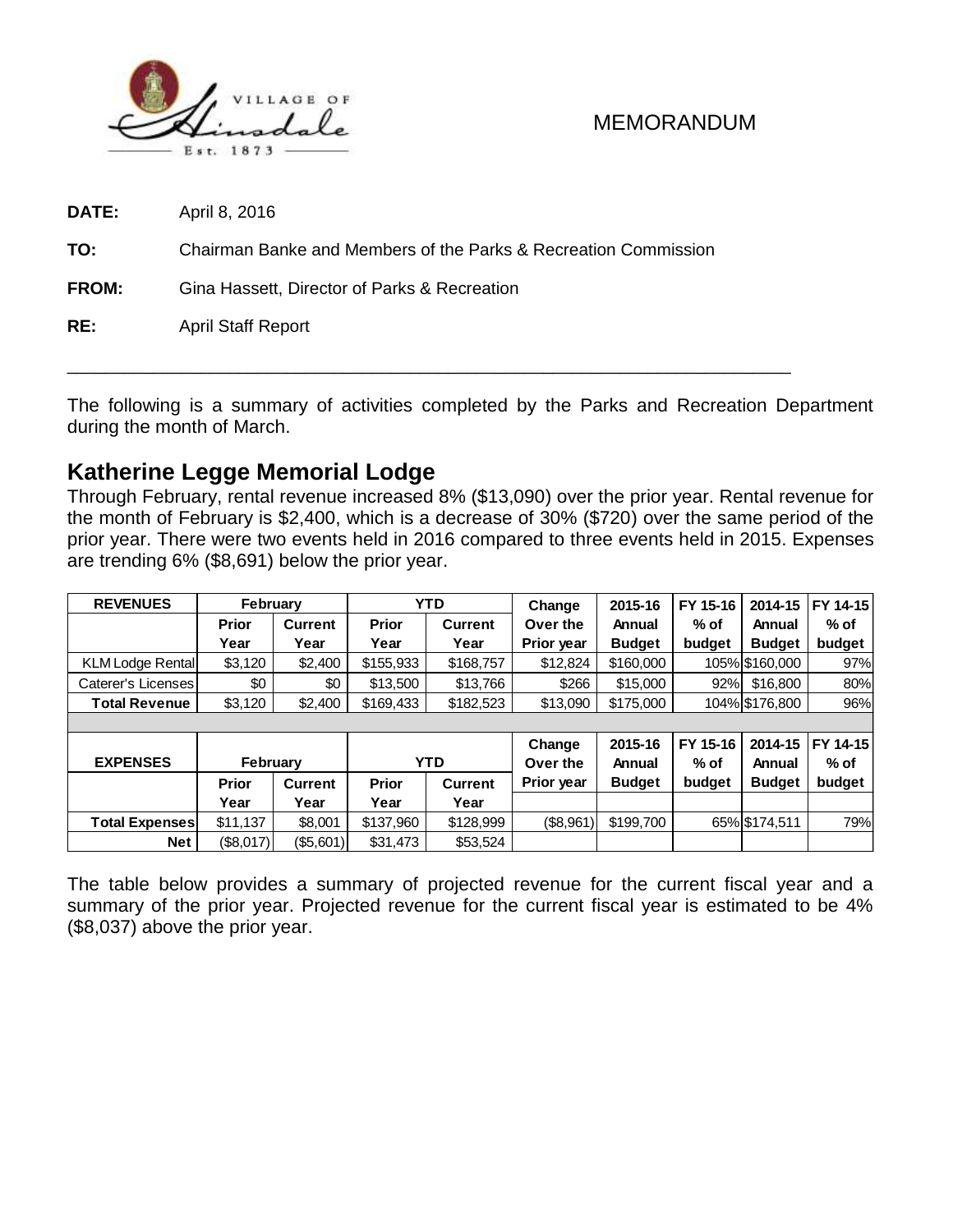**Projected**



|              |                 |                |         |             |                |         |                |         |       | riojecieu |           |           |             |
|--------------|-----------------|----------------|---------|-------------|----------------|---------|----------------|---------|-------|-----------|-----------|-----------|-------------|
|              | <b>Business</b> | Memorial       | Rec     | School      | Social         | Village | Village        |         |       | Revenue   | Actual    | Actual    | Change over |
| FY 2015-16   | Mtg             | <b>Service</b> | Program | <b>Dist</b> | Event          | Mtg     | Event          | Weddina | Total | 2015/16   | 2015/16   | 2014/15   | prior year  |
| May          |                 |                | 15      |             |                |         |                | 3       | 19    | \$14,025  | \$16,000  | \$13.745  | \$2,255     |
| June         |                 |                | 17      |             |                |         |                | 10      | 28    | \$24.320  | \$22,770  | \$17.450  | \$5,320     |
| July         | 2               | 2              | 15      |             |                |         |                |         | 27    | \$24,975  | \$27,475  | \$12.909  | \$14,566    |
| August       |                 |                | 13      |             | $\overline{2}$ |         |                |         | 24    | \$24,045  | \$24,775  | \$25,350  | (\$575)     |
| September    |                 |                | 11      |             |                |         |                |         | 20    | \$14,300  | \$15,250  | \$24,510  | (\$9,260)   |
| October      | 2               |                | 20      |             | 2              |         |                | 8       | 33    | \$24,280  | \$25,755  | \$23,985  | \$1,770     |
| November     | $\overline{2}$  |                | 19      |             | 5              |         |                | 4       | 31    | \$13,900  | \$12,000  | \$14.724  | (\$2,724)   |
| December     |                 |                | 8       |             | 8              |         | 2              | 3       | 21    | \$17,200  | \$17,200  | \$17,290  | (\$90)      |
| 2016 January |                 |                | 14      |             | 2              |         |                |         | 16    | \$1,850   | \$1,850   | \$2,850   | (\$1,000)   |
| Februarv     |                 |                | 18      |             |                |         |                |         | 19    | \$1,700   | \$2,400   | \$3,120   | (\$720)     |
| March        |                 |                | 19      | 2           | 2              | 3       | $\overline{c}$ |         | 31    | \$8.725   | \$9,045   | \$6.725   | \$2,320     |
| April        | 3               |                | 18      |             | 3              |         |                |         | 24    | \$8,870   | \$0       | \$12,695  | (\$12,695)  |
| Total        | 12              | 5              | 187     | 4           | 28             | 3       | 4              | 49      | 293   | \$178.190 | \$174.520 | \$175.353 | (\$834)     |
|              |                 |                |         |             |                |         |                |         |       |           |           |           |             |

#### **2015-16 Bookings (as of 3/23/16)**

The capital improvement plan includes \$42,000 to replace the Lodge carpet and banquet chairs. Staff has selected the patterns for the carpet; bid specifications were distributed in January. At the March 1 Village Board meeting the contract was awarded to DeSitter Flooring for carpet replacement for \$26,605.59. It is anticipated that it will take four to six weeks for the carpet to arrive and installation is estimated to take place in April. Staff is in the process of selecting chairs that will complement the new carpeting.

Interviews were conducted to fill the vacant KLM Lodge Manager position The Village extended an offer and the candidate has accepted and will start the week of April 11. In the interim, the Assistant Lodge Manger and the Director of Parks and Recreation are overseeing the day to day operations of the Lodge.

### **Arts Center**

The capital improvement plan includes funds to improve the former Arts Center. Recreation and Public Services staff have been working together to compile a list of projects and the associated costs that are necessary for a tenant to occupy the building. Staff is also evaluating the cost of repairs that will be required for the property in the next five to 10 years.

During the evaluation process, staff discovered an old heating oil tank in the basement that has started to leak. The tank was removed the week of March 21. The contractor provided a certificate of destruction and removal. The State of Illinois Fire Marshall submitted a report noting that there was no contamination to the soils below the tank. During the removal, a portion of the tank containment wall was removed. After the tank was removed a structural engineer evaluated the integrity of the containment wall and will provided a written report that it is good condition.

# **Platform Tennis**

### **Hinsdale Platform Tennis Association**

The Hinsdale Platform Tennis Association (HPTA) has a license agreement that allows their organization use of the courts. The terms of the license agreement between the Village and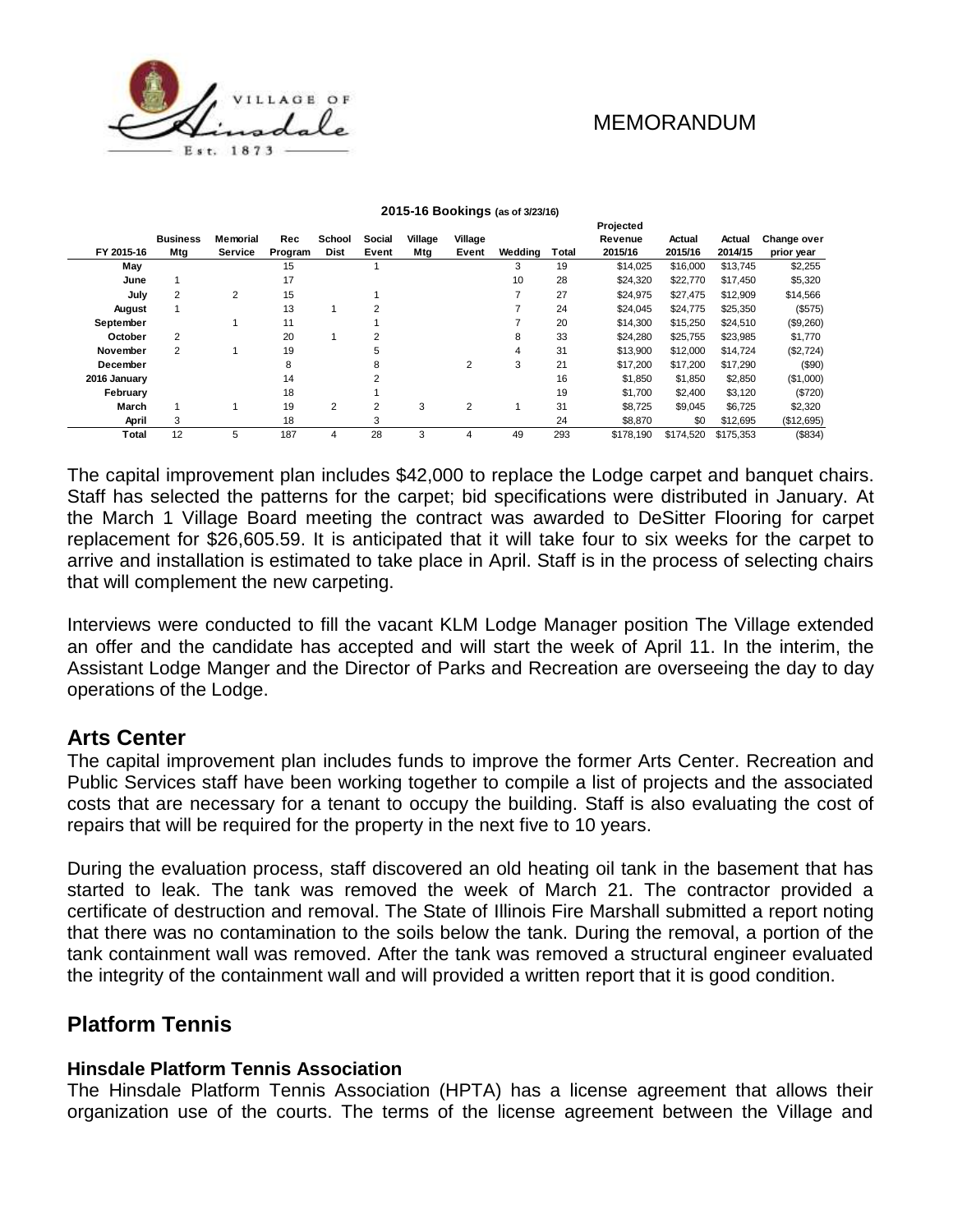

HPTA is that their league players must annually purchase a membership with the Village. The agreement between HPTA and the Village expires in July of 2016.

Given the upcoming expenses to replace the court walkways, a sub-committee of the Parks & Recreation Commission, along with Trustee Hughes, the Finance Director and Director of Parks and Recreation, met January 19 to review the terms of the current license agreement. The subcommittee, Trustee Hughes and staff members met with members of the HPTA Board on February 2 to review the platform tennis membership and financial summary. As a result of the meeting, staff prepared a financial summary of the platform program back dating back 2004 when the KLM courts were constructed. This information has been forwarded to the HPTA Board. The sub-committee will have a follow-up meeting with HPTA to further discuss the license agreement later this spring. Once drafted, staff will bring the license agreement to the Parks & Recreation Commission, then to the Village Board for approval.

### **KLM Platform Tennis Walkways**

The frim Hinsdale Engineering has been retained for \$5,000 to evaluate the existing KLM platform tennis facility and to generate plans for the new walkways. The Engineers have been on site evaluating the structures and anticipates that his report and plans will be provided to the Village by the end of April. The replacement of the walkways is included in the capital improvement plan for FY 16/17.

### **Park Maintenance**

### **Field Updates**

The spring weather has been cooperative and has allowed for Public Services staff to prepare the athletic fields. Village crews have been laying out and striping soccer and lacrosse fields and moving goals into position. A third party was hired to complete the spring maintenance of Veeck and Robbins Park baseball fields. The scope of work included edging and rototilling the infield and incorporating ball field mix. The ball field at Veeck is utilized for the men's softball league and rentals. There are three fields at Robbins that are used for the Village's t-ball program and by Hinsdale Little League. Hinsdale Little League is the sole user of Peirce and Brook Park; therefore they provide and cover the cost for the field maintenance.

The lacrosse fields at KLM were opened the week of March 28. The soccer fields will open for use on April 4. Hinsdale Little League's season gets under way April 4. Starting Saturday, April 9, park bathrooms will be opened on weekends. Public Services staff will unlock and clean the restrooms and the Police Department staff will lock the facilities each night.

### **Mowing & Landscaping**

The Village's landscape maintenance and mowing bid was extending for a second year to Beary Landscaping. Annually, the Village bids out the landscape and maintenance for its 140 acres of public green space inclusive of right-of-ways, cul-de-sacs, passive areas and miscellaneous Village properties. The scope of work includes landscaping of Village playgrounds, maintenance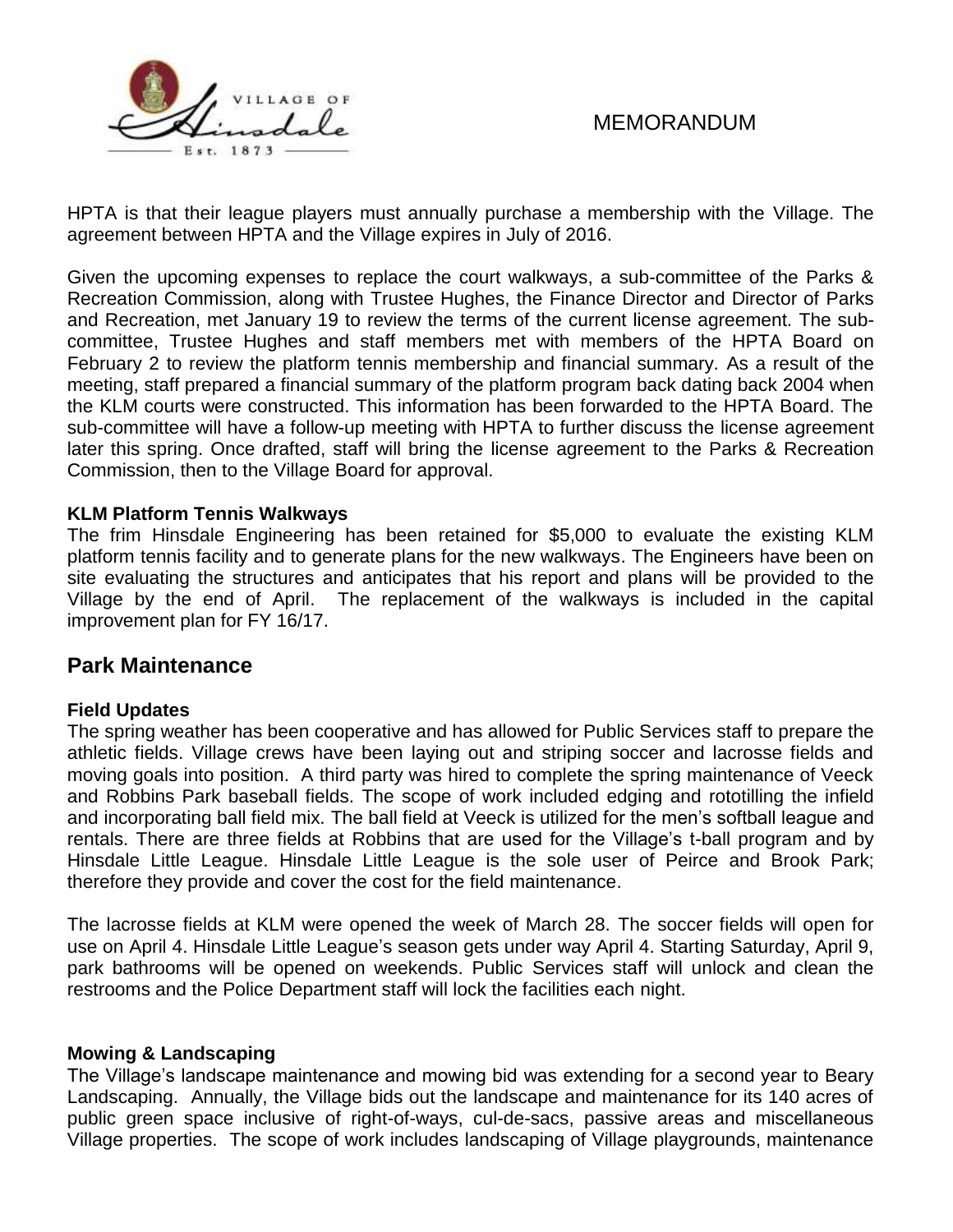

of park flower beds and maintenance of the flower beds at KLM Park including the Lodge, the former Arts Center and the Platform Tennis area.

Spring cleanup of Village parks started the week of March 28. Village staff is monitoring the turf closely. If the spring weather continues to be warm, it may be necessary to mow the athletic fields to ensure the turf length is appropriate for play.

# **Community Survey**

Over the past three years, the Village has seen a decline in pool memberships. In an effort to determine the reason for this decline, staff proposed to survey residents, focusing on non-pool users to find out their needs as it relates to swimming. In addition, it was determined that it would be beneficial to expand the survey to gain feedback regarding residents' overall recreational needs. The data collected through a survey will be used to help refine current service offerings and determine long range plans for the Community Pool.

The Village worked with Eastern Illinois University (EIU) to administer the survey. Surveys were mailed to 6,400 households in the Village and the online link was publicized through emails, social media and through local news media. The draft report summarizing the data collected was provided to the Village in February. There was a 17% (998) response rate to the survey which was a good response as the target was 5%. Staff evaluated the draft report and determined that families with younger children were under represented. Given that one goal was to use the findings to help with future planning, staff is recommending that the link to the online survey be reopened with the goal to garner more participation from this group.

Staff is making contacts with the grade schools and preschools with a goal of working with a representative of each school who will promote the participation in the survey. Once contacts are made, the survey will be reopened. The goal is to close the survey by the end of April. The University will be able to separate the data collected in the second round of surveys as well as present all data as a whole**.** 

# **Community Pool**

Pool passes went on sale on March 1; early bird rates end April 29. Season pass holders can upgrade to a "Super" pass to utilize the Clarendon Hills Park District pool. There is a limit of 100 Super passes available, which are only available to residents. There is significant demand above the 100 members. However, since 2013, Clarendon Hills Park District has reduced the passes available from 250 to 100 passes. Clarendon Hills Park District reduced the number of passes available to Hinsdale due to an increase in their season pass sales and utilization by their members.

The table below summarizes pass sales through March 30. Revenue for the same period of the prior year decreased 10% (\$4,850). Resident family pass sales for the same period of the prior year decreased 17% (\$4,640). Worth noting, there have been 19 new families join the pool this year. Neighborly pass revenue increased 45% (\$1,825) over the prior year.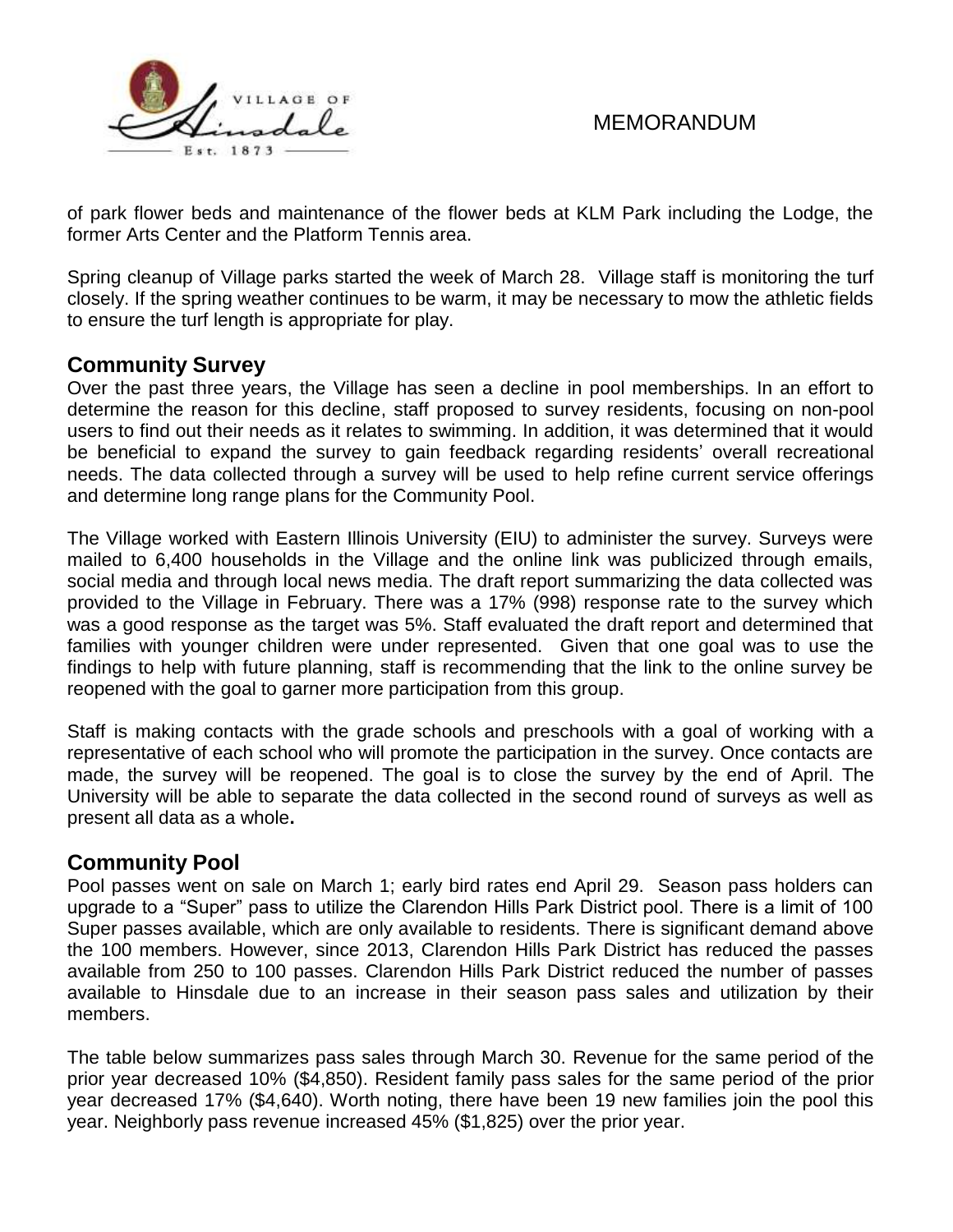

Staff continues to market pool passes to residents and non-residents. For April, print ads will run in Trib local, Suburban Family Magazine and The Doings. For the upcoming months, a series of print ads have been placed in community church bulletins. Staff will continue to post on the department's Facebook page, Village website and Twitter.

| As of March 30, 2016          | 2015 Pass Revenue           |                 |                |                   |  | 2016 Pass Revenue    |                        |                |          |                                      |                                     |  |
|-------------------------------|-----------------------------|-----------------|----------------|-------------------|--|----------------------|------------------------|----------------|----------|--------------------------------------|-------------------------------------|--|
| <b>Resident</b>               | <b>New</b><br><b>Passes</b> | Renew<br>Passes | Total          | <b>Revenue</b>    |  | <b>New</b><br>Passes | Renew<br><b>Passes</b> | <b>Total</b>   | Revenue  | %<br>Change<br>Over<br>Prior<br>Year | Change<br>Over the<br>prior<br>year |  |
| Nanny                         | 11                          | 26              | 37             | \$2,100           |  | $\overline{7}$       | 15                     | 22             | \$1,395  | $-34%$                               | $-$705$                             |  |
| <b>Family Primary</b>         | 20                          | 78              | 98             | \$26,970          |  | 19                   | 59                     | 78             | \$22,330 | $-17%$                               | $-$4,640$                           |  |
| <b>Family Secondary</b>       | 74                          | 252             | 326            | \$0               |  | 63                   | 194                    | 257            | \$0      |                                      | \$0                                 |  |
| Individual                    | 1                           | 3               | 4              | \$495             |  | 3                    |                        |                | \$825    | 67%                                  | \$330                               |  |
| <b>Senior Pass</b>            | 1                           |                 | $\overline{2}$ | \$160             |  | $\overline{2}$       | 3                      | 5              | \$400    | 150%                                 | \$240                               |  |
| <b>Family Super</b>           | 3                           | 25              | 28             | \$9,380           |  | $\mathbf 0$          | 22                     | 22             | \$7,705  | $-18%$                               | $-$1,675$                           |  |
| Family Super Secondary        | 3                           | 31              | 34             | \$1,530           |  | $\overline{0}$       | 23                     | 23             | \$1,080  | $-29%$                               | $-$450$                             |  |
| Family Super Third            | 4                           | 22              | 26             | \$1,170           |  | $\overline{0}$       | 21                     | 21             | \$990    | $-15%$                               | $-$180$                             |  |
| Family Super 4+               | 8                           | 24              | 32             | $\overline{$}465$ |  | $\overline{3}$       | 29                     | 32             | \$495    | 6%                                   | \$30                                |  |
| <b>Individual Super Pass</b>  | 0                           |                 |                | \$0               |  | $\overline{0}$       | $\Omega$               | $\mathbf 0$    | \$0      |                                      | \$0                                 |  |
| Senior Super Pass             | $\Omega$                    | $\Omega$        | $\Omega$       | \$0               |  | $\Omega$             | $\Omega$               | $\Omega$       | \$0      |                                      | \$0                                 |  |
| <b>Resident Total</b>         | 125                         | 463             | 588            | \$42,270          |  | 97                   | 370                    | 467            | \$35,220 | $-17%$                               | $-$7,050$                           |  |
| <b>Neighborly</b>             |                             |                 |                |                   |  |                      |                        |                |          |                                      |                                     |  |
| Neighbor Family               | $\overline{7}$              | 5               | 12             | \$4,015           |  | $\overline{7}$       | 10                     | 17             | \$5,840  | 45%                                  | $\overline{$}1,825$                 |  |
| Neighborly Individual         | $\overline{0}$              | 0               | $\mathbf 0$    | \$0               |  | $\overline{0}$       | $\Omega$               | $\Omega$       | \$0      | 0%                                   | \$0                                 |  |
| Neighbor Addt'l               | 29                          | 9               | 38             | \$0               |  | 24                   | 32                     | 56             | \$0      | 0%                                   | \$0                                 |  |
| <b>Neighborly Total</b>       | 36                          | 14              | 50             | \$4,015           |  | 31                   | 42                     | 73             | \$5,840  | 45%                                  | \$1,825                             |  |
| <b>Non-Resident</b>           |                             |                 |                |                   |  |                      |                        |                |          |                                      |                                     |  |
| Non Resident Family           | 0                           | $\overline{0}$  | $\mathbf 0$    | \$0               |  | $\overline{0}$       | $\Omega$               | 0              |          | 0%                                   | \$0                                 |  |
| Non Resident Family Secondary | 0                           | $\Omega$        | $\mathbf 0$    | \$0               |  | $\overline{0}$       | $\Omega$               | $\Omega$       |          | 0%                                   | \$0                                 |  |
| Non Resident Individual       | 0                           | $\mathbf 0$     | $\overline{0}$ | \$0               |  | $\overline{0}$       | $\Omega$               | 0              |          | 0%                                   | \$0                                 |  |
| Non Resident Senior           | 0                           |                 | 1              | \$155             |  | $\overline{0}$       | $\Omega$               | 0              |          | $-100%$                              | $-$155$                             |  |
| Non Resident Nanny            | $\overline{0}$              | $\Omega$        | $\Omega$       | \$0               |  | 1                    |                        | $\overline{2}$ | \$180    | 100%                                 | \$180                               |  |
| <b>Non-resident Total</b>     | 0                           | 1               | 1              | \$155             |  | $\mathbf{1}$         | 1                      | $\overline{2}$ | \$180    | 16%                                  | \$25                                |  |
| 10-Visit                      | 5                           | 1               | 6              | \$350             |  | 10                   | 0                      | 10             | \$700    | 100%                                 | \$350                               |  |
| <b>TOTAL</b>                  |                             |                 | 645            | \$46,790          |  |                      |                        | 0              | \$41,940 | $-10%$                               | $-$4,850$                           |  |

### **Maintenance**

Staff has been working with the Water Department personnel to ready the facility for the upcoming season.

### **Lifeguard Chairs**

There are five lifeguard chairs that are permanently mounted into the pool deck. This past fall it was determined that the bases of three of these chairs are in poor condition. The metal is rusting and flaking off. Staff is securing prices to remove and replace the chairs.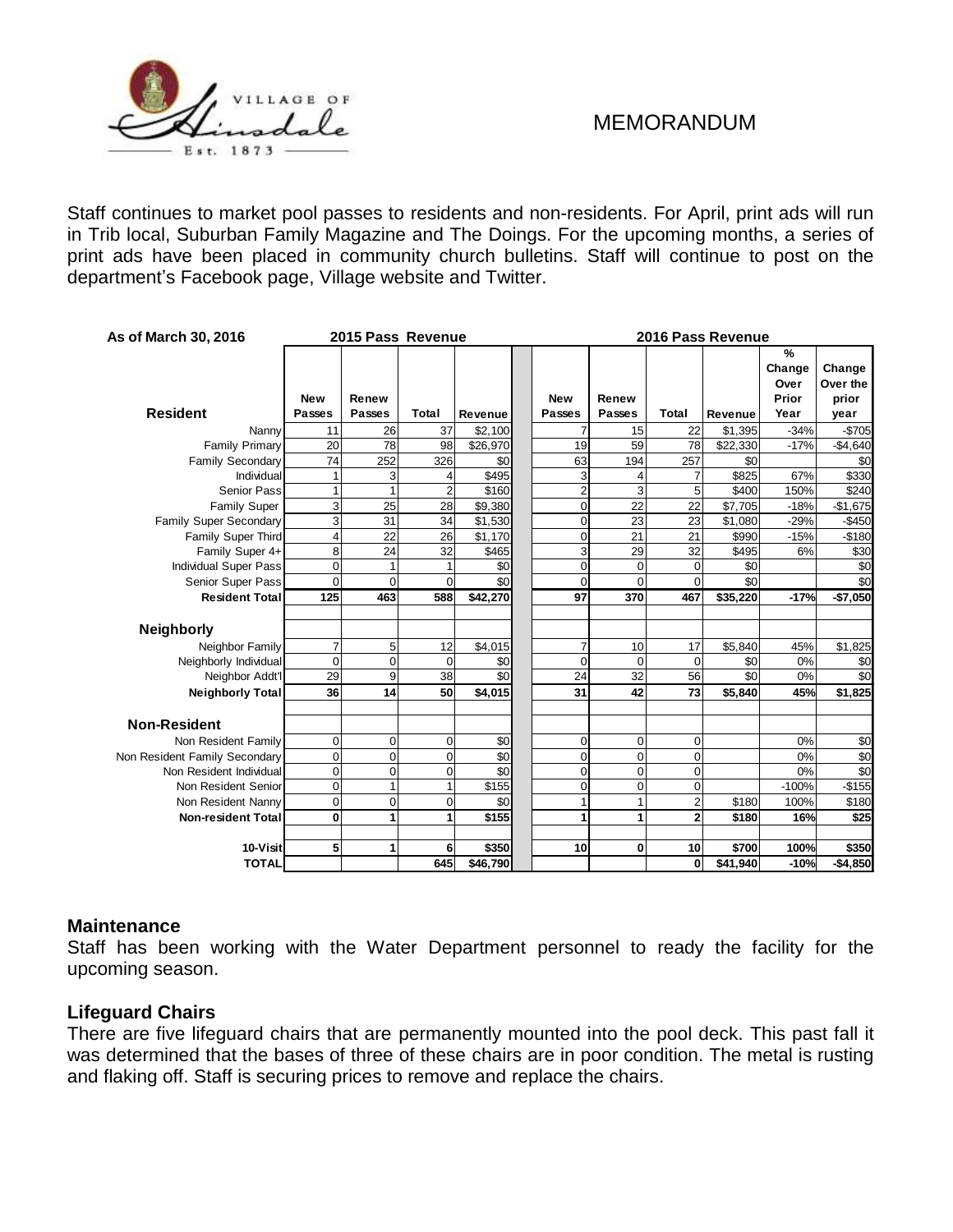

### **Pool Painting**

The pools were most recently painted in 2010. Public Services staff has performed touch-up painting of the wading pool and diving well as needed. To maintain the visual appeal and cleanliness of the swimming pool, routine painting is required. The condition of the paint at this time warrants that floor of the lap pool be sandblasted; this is necessary as the paint is flaking off and failing to adhere to the floor.

To prepare for painting the pool, proper surface preparation, including acid etching and neutralization of chemicals, is vital to ensure adhesion. The applied paint must be adequate to handle immersion and chemical resistance. The coating must have adequate cure days prior to being filled with water. The scope of work includes cleaning the pools, sandblasting the lap pool floor, painting and patching the lap, wading and dive wells. In addition, the bid included options to paint the diving board and drop slide stands, two pergolas and painting of the wading pool slide and mushroom.

Staff distributed the bid to ten contractors. A mandatory pre-bid meeting was held on Tuesday, March 29, and five contractors attended. The bid opening is scheduled for April 6 at 10:00 am. The approval will be brought to the Board for a first read at the April 7 meeting. Once awarded, the work is scheduled to start at the end of April.

### **Pool Pumps & Motors**

During FY 15/16, maintenance was performed on the feature pump which operates the water slide and water feature in the wading pool. This was year one of the maintenance cycle. The lap lane pool pump was last serviced in 2010. During the opening of the pool in 2015, there were issues with the lap pool pump and motor assembly. The turbine seized which kept the pump from working. A contractor was called in and was able to free the turbine. The problem was resolved and there was no need for parts or new equipment. The unit ran without issue for the season.

After the issue that occurred last year, the Public Service staff has started performing off season maintenance for the pool pumps and motors which will potentially reduce the need for repairs when the pool is opened in the spring. To reduce the possibility of preseason issues, the pump maintenance for the lap pool was escalated to the current budget year. Based on past repairs, costs to rewind the existing motor and for repairs to the pump assembly repairs are estimated to be \$12,500. The work will be completed by Municipal Well and Pump and will coincide with work that was awarded to their firm for the water department well pump #2.

Escalating the work for the lap pool pump will not remove the maintenance item from the FY 16/17 capital plan. Staff recommended leaving the funds in the capital budget to maintenance pump #3 at the end of the 2016 pool season. This pump operates the diving well. Having the work completed on the lap pool and diving well this calendar year would establish the pool pumps and motors to be on a four-year maintenance cycle.